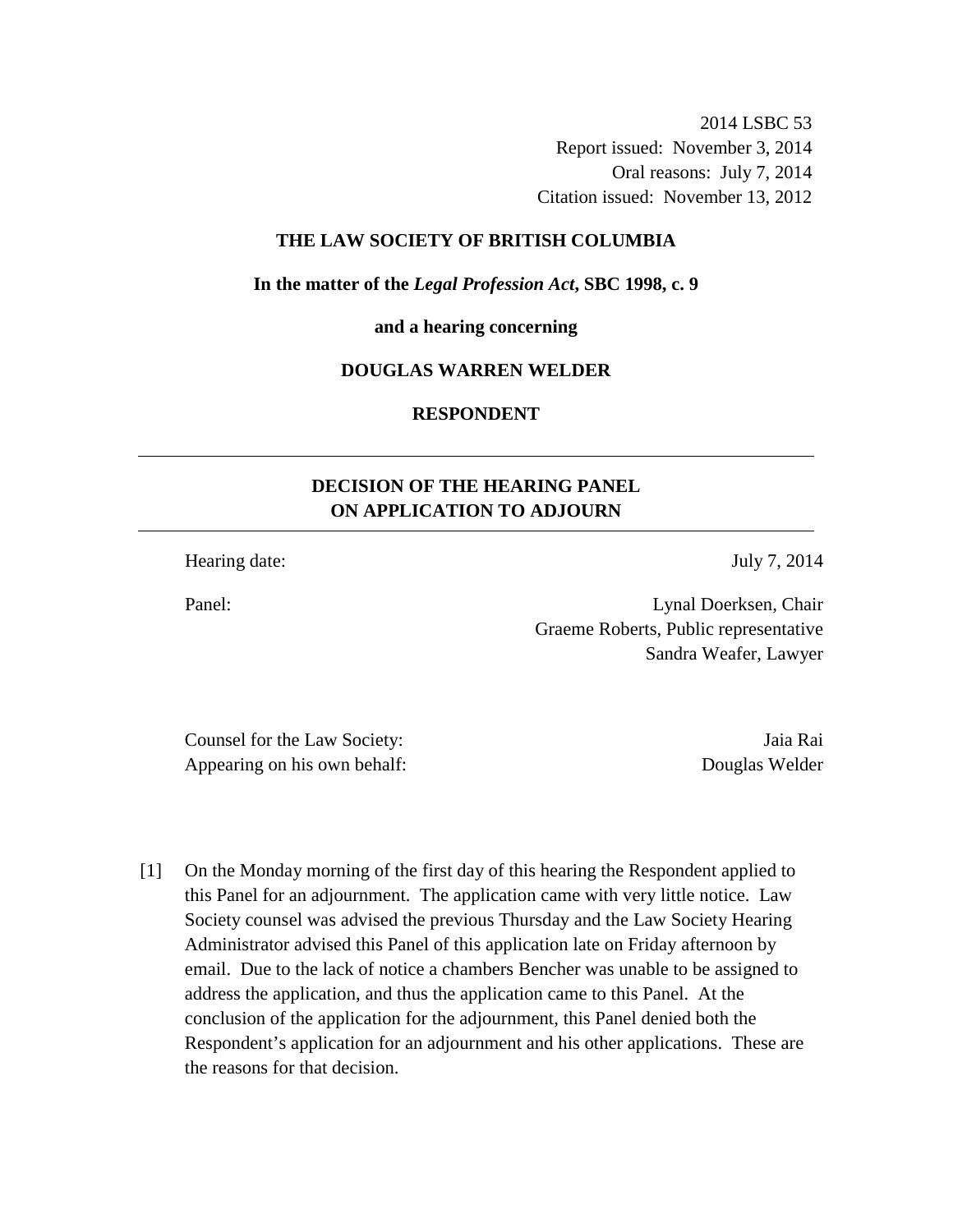- [2] The Respondent is currently facing a citation issued on November 13, 2012 that is attached to these reasons in an Appendix.
- [3] In a letter dated July 4, 2014, the Respondent sought the following:
	- 1. The Hearing of this Citation be adjourned on terms that are set out in this letter;
	- 2. My entire file with the Law Society since May 1, 2007 be produced to me for inspection and copying any and all relevant information, notes, correspondence, committee minutes, information considered by any committees since May 1, 2007 or documents in the possession of the Law Society that relate to the writer since May 1, 2007;
	- 3. The entire contents of the Law Society file be made available for my inspection and copying within one month;
	- 4. To this extent, I understand that the Law Society has set up a committee that deals with all matters concerning the writer and I would like to inspect and copy all of their proceedings, including the resolution(s) of the Law Society that have established this committee or sub-committee;
	- 5. That the Law Society provide me with the details of the investigations taken place concerning the writer since May 1, 2007 in regards to all complaints or investigations since that date. I am also including in my request all material and notes of discussions of the discipline committee or this sub-committee since May 1, 2007;
	- 6. I am asking for production of the entire file of the Law Society in regards to a Conduct review that took place on November 20, 2009 and April 22, 2010 which was the subject ot [sic] Conduct Review Committee reports made on December 9, 2008 and April 23, 2010;
	- 7. The Time for Response to the Notice to Admit dated May 21, 2014 be extended until two weeks after the Law Society has made the contents of the writer's file with the Law Society available for inspection by thwe [sic] writer. To this extent, I am asking that the time for the writer to Respond to the Notice to Admit be extended by agreement with the Law Society until the end of the two week period I am requesting after production of the writer's file with the Law Society;
	- 8. Under Rule 4-25, the writer is requesting access to all of the proceedings of the Law Society since May 1, 2007 as they relate to the writer;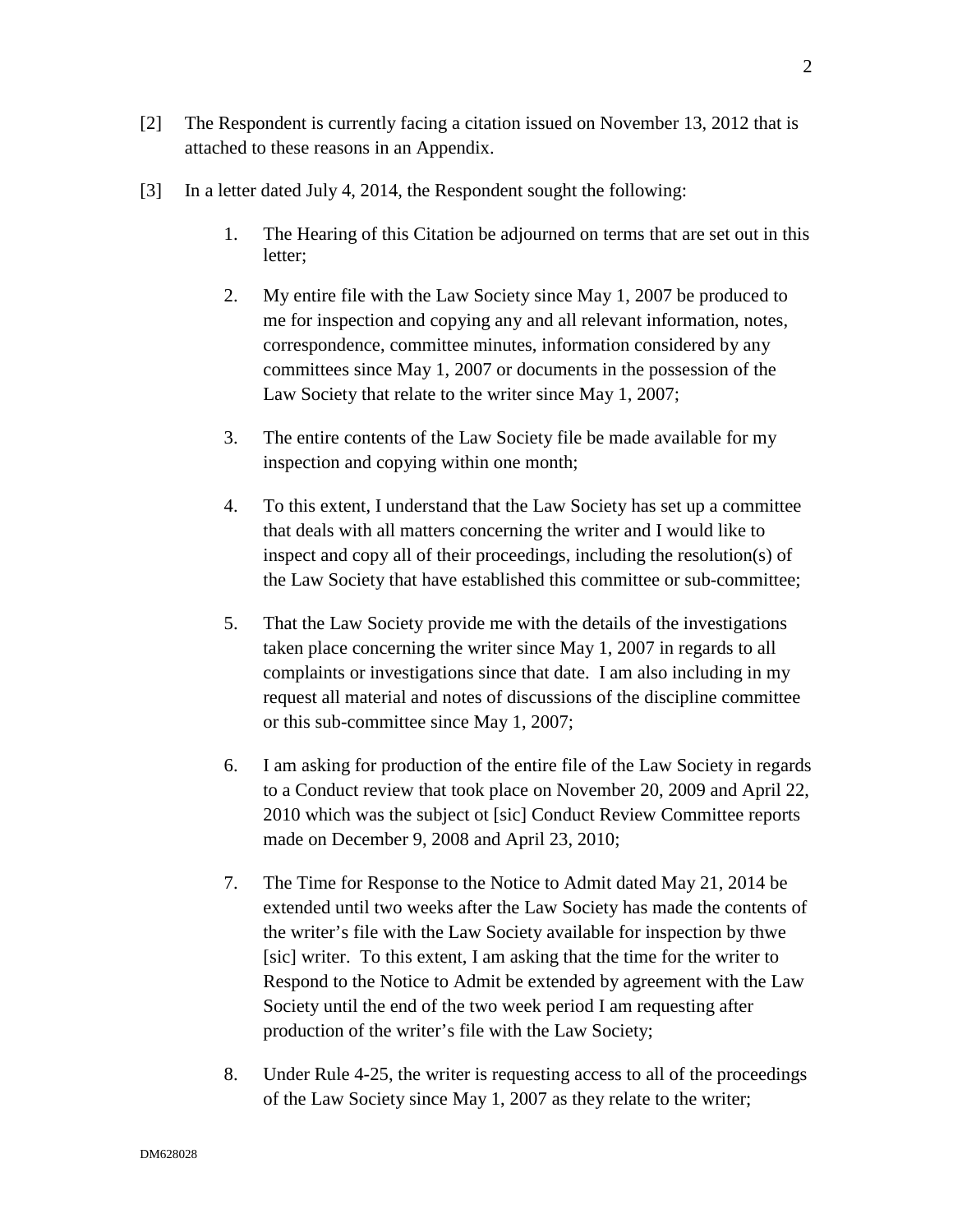- 9. To the extent necessary for the Law Society to comply with the writer's requests herein, I am making a request under Rule 4-26 for details of all of the circumstances that relate to the Citation issued November 13, 2012, including an explanation from the Law Society as to why this matter has not proceeded in an expeditious manner since the Citation was authorized on October 18, 2012;
- 10. I also am requesting that the Law Society either make available benchers Ken Walker and Stacy Kuiack for the hearing of this Citation or in the event that the Law Society refuses to confirm the attendance of Mr. Walker and Mr. Kuiack, then a Subpoena be issued to them to compel their attendance at the Hearing of this Citation. In the event that the Law Society declines to ensure the attendance of Mr. Walker and Mr. Kuiack, you can consider this request as being made under Rule 4-26. This request for the attendance of Mr. Walker and Mr. Kuiack is based upon the fact that they have material evidence that is relevant to the Respondent being able to make a full answer and defence to the allegations made in the Citation.
- [4] The Law Society opposes the application and the Respondent's other requests. The Law Society sets out the numerous pieces of correspondence that were sent to the Respondent in relation to this matter. Specifically:
	- (a) Letters and emails from Law Society counsel to the Respondent dated:
		- i. November 22, 2012 a letter of introduction by Law Society counsel;
		- ii. December 10, 2012 a letter setting out the Law Society's position;
		- iii. December 28, 2012 a letter advising that Law Society counsel is on holidays;
		- iv. July 23, 2013 a letter inquiring if the Respondent has counsel;
		- v. November 4, 2013 disclosure in electronic form with a 55-page paper index listing 1,094 documents;
		- vi. January 29, 2014 a letter inquiring of the Respondent's available hearing dates and advising that a Notice to Admit will be forthcoming;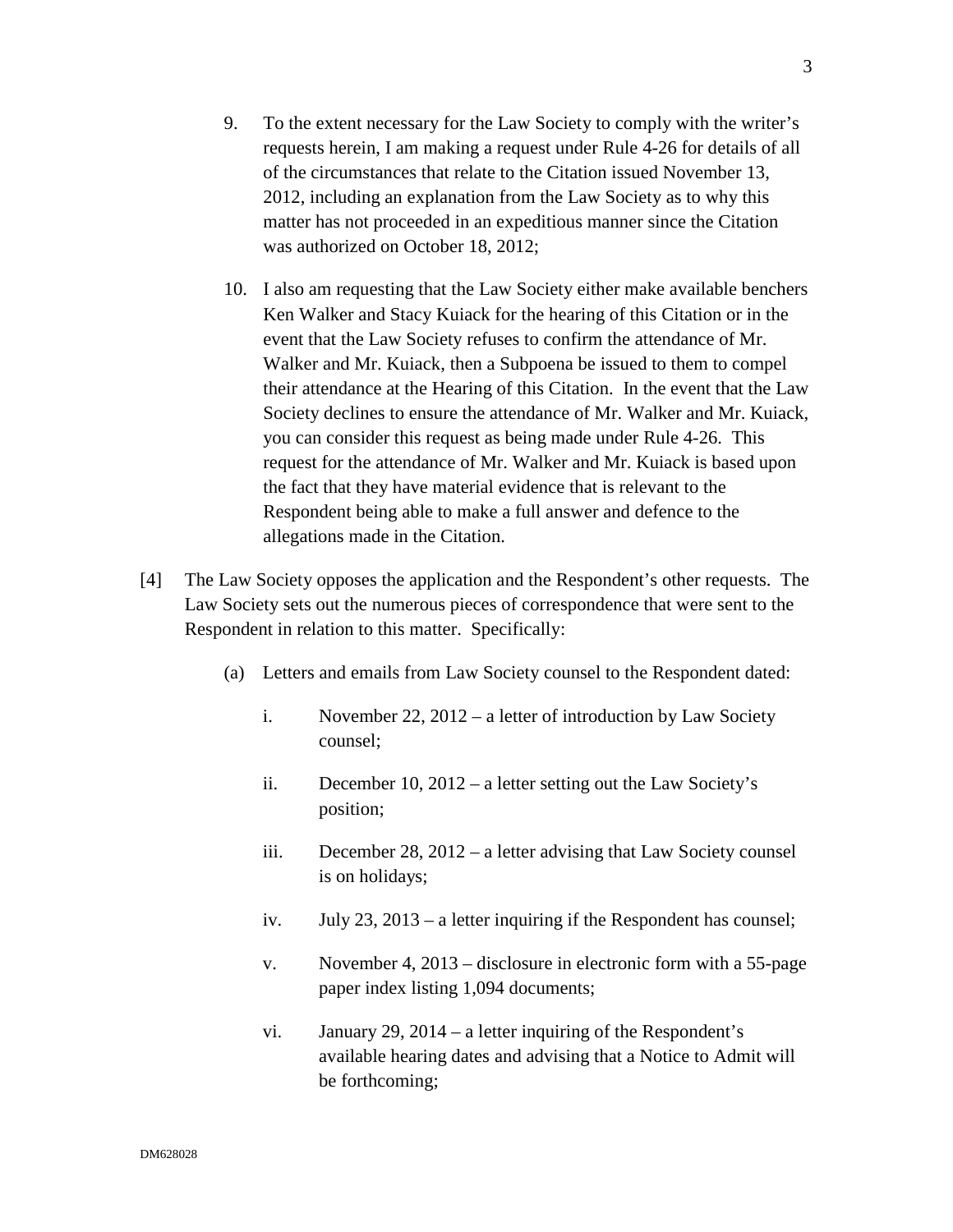- vii. two letters on May 21, 2014 the Notice to Admit and further disclosure;
- viii. June 18, 2014 a letter noting that the Respondent has not replied to the Notice to Admit;
- ix. June 30, 2014 an email advising the Respondent of the procedure counsel intends to follow at the discipline hearing;
- (b) Emails from the Law Society Hearing Administrator to the Respondent dated February 12, 2014; February 17, 2014; March 3, 2014 and a couriered letter dated March 14, 2014; and
- (c) An affidavit of service showing that the Respondent was personally served with the Notice of Hearing by a process server on March 25, 2014.
- [5] Every letter from Law Society counsel was also sent by email, and delivery of disclosure and service of the Notice to Admit was done by courier. Law Society counsel received no response from the Respondent. In fact, Law Society counsel initiated contact with the Respondent by telephone on July 3, 2014, just the week prior to the hearing.
- [6] The Law Society's Hearing Administrator's correspondence concerns the scheduling of the hearing. In the correspondence, the Respondent agrees to the hearing being scheduled for July 7, 2014.
- [7] The Respondent explained to this Panel that he required the adjournment as he had not properly prepared and had only looked at the materials sent by the Law Society the week before this hearing. He agreed that he received the disclosure and the Notice to Admit. He accepted full responsibility for this lapse. The Respondent submitted that there was no prejudice to the Law Society if the adjournment was granted as he had recently started serving a one-year suspension ordered by another hearing panel.
- [8] The Respondent made further representations to this Panel and elaborated on his various requests. His submissions are summarized below.

# **The sealed envelope**

[9] The Respondent stated that a computer hard drive had been seized by the Law Society from his law office at the beginning of the investigation into this matter in May of 2007. There was an issue about the propriety of the seizure. The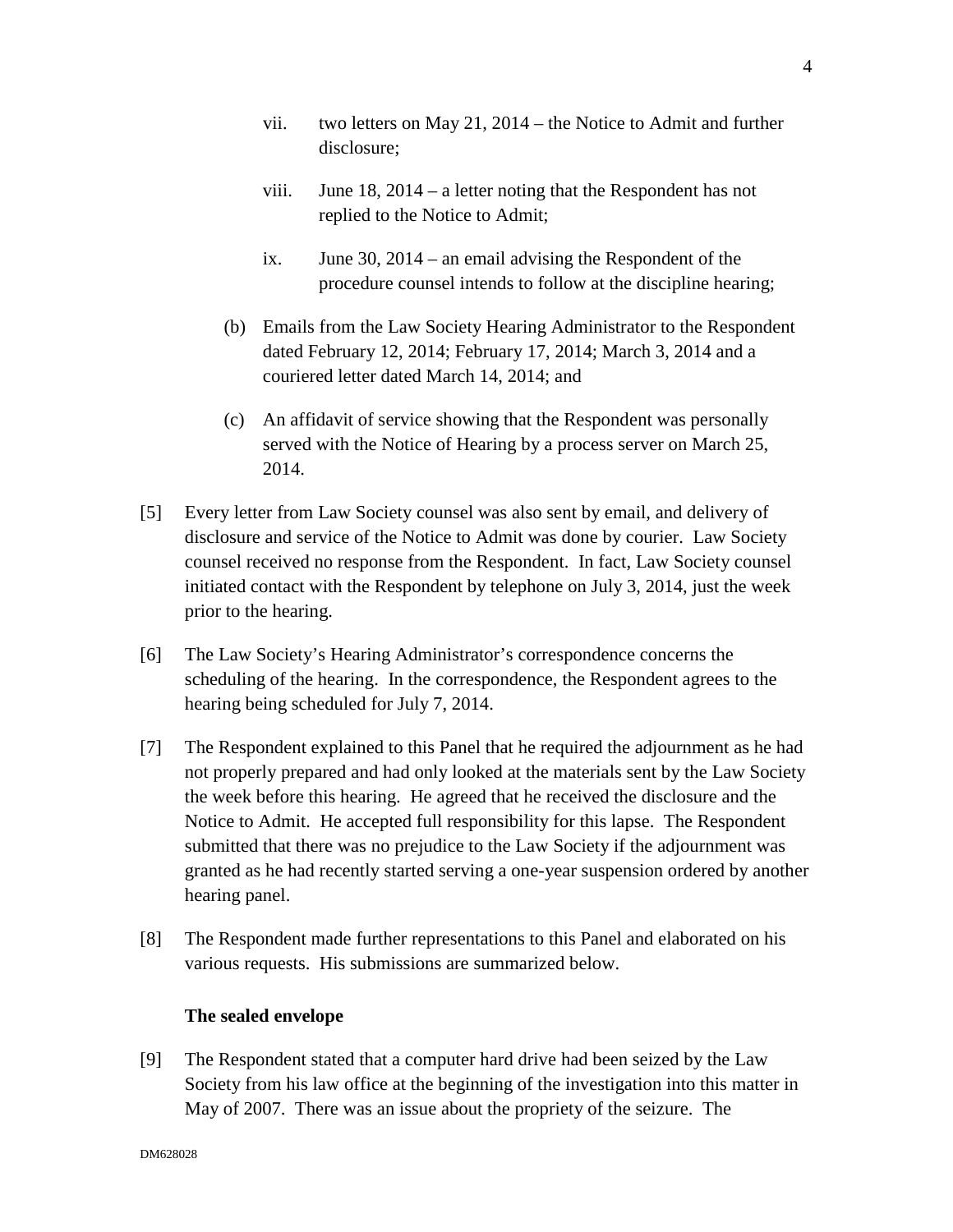Respondent and the Law Society agreed to make a mirror-image copy of the hard drive and place the copy into an envelope with a letter attached and leave the envelope with the Sheriff Service at the Kelowna courthouse.

- [10] In October of 2010 the Law Society made an application to the court to have access to the Respondent's hard drive. In December 2010 the Respondent and Law Society counsel went to examine the sealed envelope and discovered it had been opened. The Respondent advises that he was told by the Sheriff that someone from the Law Society called the Sheriff's office and asked the Sheriff to locate the envelope and open it. The Respondent advises that Law Society counsel was unable to determine if anyone called from the Law Society to the Sheriff. The Sheriff could not provide a name of who called.
- [11] There is no suggestion or evidence put forward by the Respondent that anyone actually attended the Sheriff's office and opened the envelope or that the envelope left the custody of the Sheriff. In fact, the Sheriff advised the Respondent that the envelope was kept in a locked cabinet and only the Sheriff had a key to it (transcript p. 12, line  $25 - p$ . 13, line 1). There is no suggestion that the hard drive has been tampered with. The Respondent provided a photograph of the opened envelope, but there is no proof that anyone from the Law Society contacted the Sheriff's office.
- [12] The Respondent asserts that, since the hard drive was used in the investigation that led to a citation and this hearing, he needs to know what the Law Society knows about this situation.

I am saying that in order to properly defend myself I need access to that information, who was it, what were their instructions. Surely that person would have been aware of the fact that this letter was taped to the outside of it, and I need to know who instructed the person to make the call or did they make it on their own. In any event, I need proper disclosure of what happened that day, and *there's nothing in the material from the Law Society that even refers to this*. (transcript p. 10, line 10-19)

[emphasis added]

And further at page 15 of the transcript, lines 16-20:

Based upon the fact that this hard drive was opened and *there's no notes and there's nothing in the Law Society's file disclosing any of it* I'm asking that all of my file, all of it, be produced from May 1 of 2007… .

[emphasis added]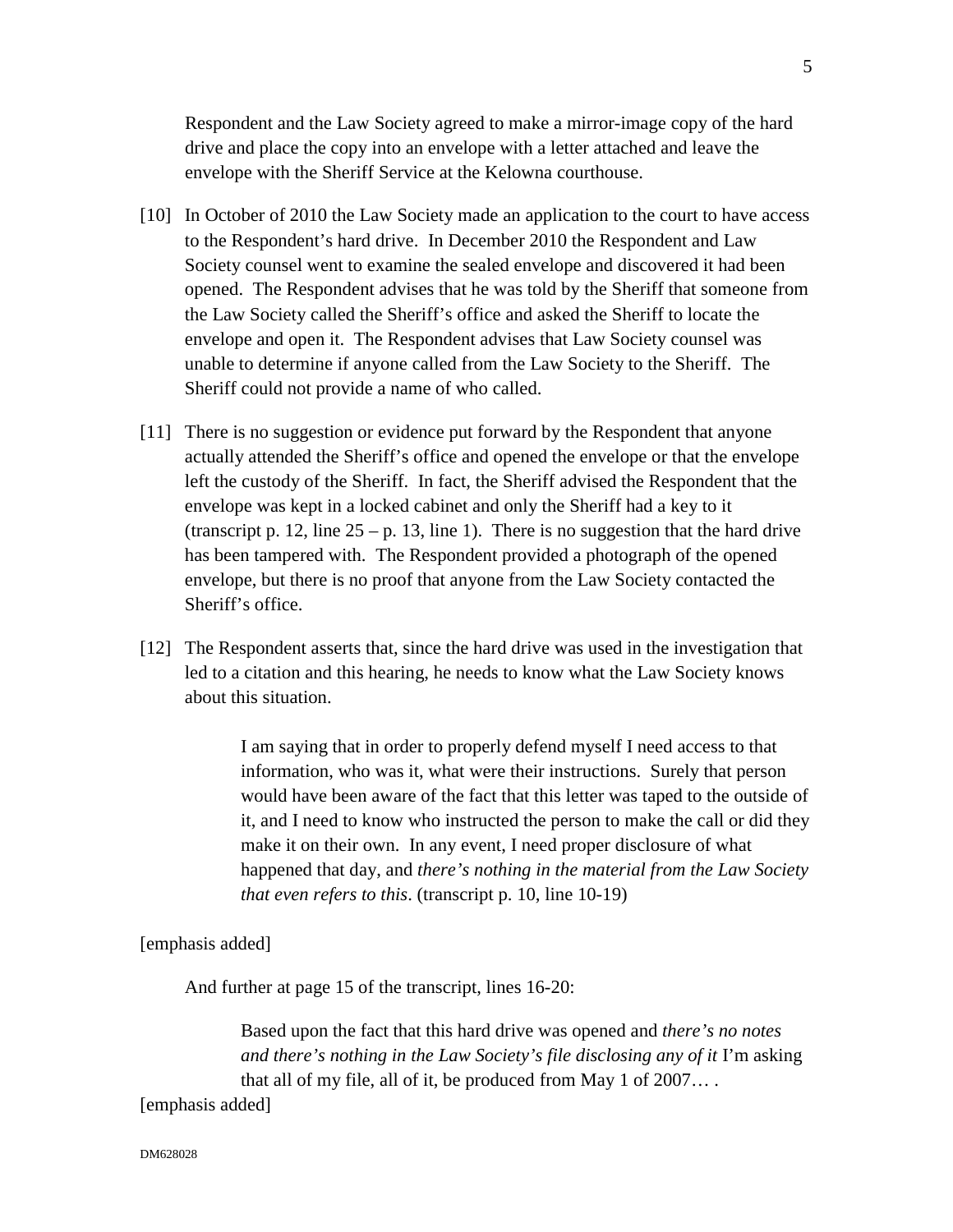[13] The emphasis added to the above statements of the Respondent are to show that the Respondent has been through the disclosure material provided by the Law Society.

#### **The "Committee"**

- [14] The Respondent then asserted that there is a special committee at the Law Society that meets on a regular basis "that has control over the Law Society's dealings with me." (transcript p. 15, lines 11-12) The Respondent asserts that a Law Society staff member, Mr. Caldwell, told him this. "He sat in that chair in a hearing one day and told me that they had set up a committee." (transcript, p. 16, lines 7-9). Again, the Respondent notes that, "There's no disclosure in any of the material from the Law Society about the committee, about its meetings, about who's on it or about what their role is." (Transcript p. 15, lines 14-17)
- [15] The Respondent presented no transcript of Mr. Caldwell's statement, nor did he seek to put forward any evidence from Mr. Caldwell or call him as a witness.

## **Disclosure of everything**

[16] The Respondent asks that:

The Law Society provide me with details of the investigations that have taken place concerning me since May the 1st of 2007 in regards to all complaints or investigations ongoing at that time or since that time. And I'm also including in that request all material and notes of discussions of the Discipline Committee or this subcommittee, whatever it's called, since May of 2007 as they relate to me. I'm not looking for anybody else. I'm just looking at my own stuff. (transcript p. 16, line 10-20)

[17] The Respondent again referred to the special committee that he believes has been set up to control the investigations of him as the basis for this request.

#### **A prior Conduct Review**

[18] The Respondent asks for the disclosure of two reports of a Conduct Review Sub-Committee dated December 9, 2009 and April 23, 2010. Although the Respondent asserts that these reports are "relevant" to this case, he does not elaborate and provide details as to why these reports are relevant. (transcript, p. 18, line 11-13)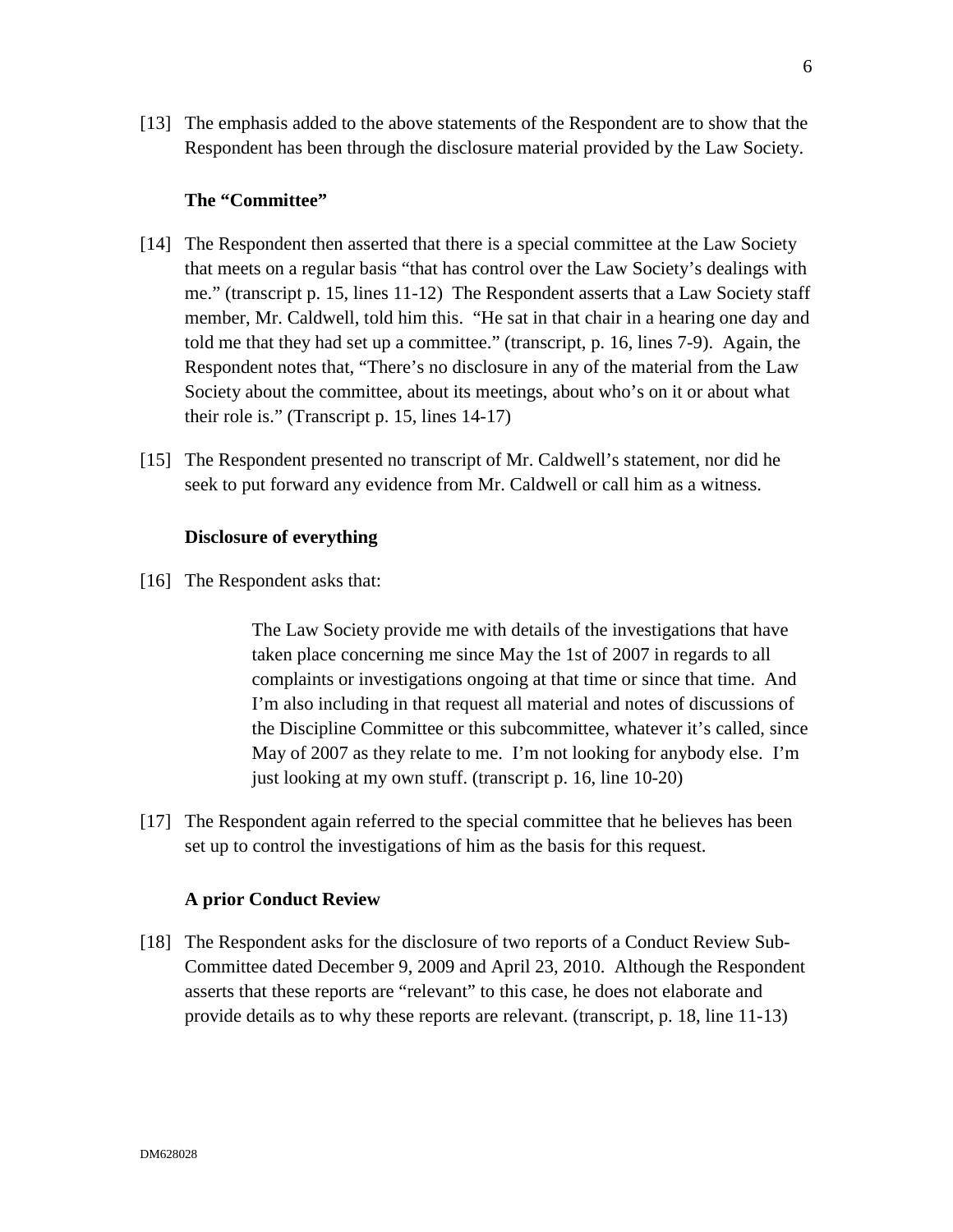#### **Explanation as to delay**

[19] The Respondent seeks an explanation from the Law Society as to why this matter has taken so long to proceed to a hearing. The Respondent does not assert that he is prejudiced in any way by this delay, or that some evidence or a witness is unavailable because of the delay.

#### **The calling of two Benchers to testify**

[20] Finally, the Respondent asks that two Benchers be made available for the Respondent to cross-examine or, alternatively, that this Panel issue subpoenas for their attendance. When asked what the relevance of their evidence to this hearing would be, the Respondent replied that they did not have direct evidence relevant to the facts of this case:

> … but they have evidence that this Panel needs to hear that, if it is believed will be – will put this hearing at an end, and I need them to be here so that I can ask them the questions. I know what their evidence should be. (transcript p. 21, line 11-16)

[21] However, the Respondent did not elaborate on what that evidence would be.

## **RELEVANT RULES OF THE LAW SOCIETY**

- [22] Rule 4-20.1 *[Notice to admit]* states:
	- (1) At any time, but not less than 45 days before a date set for the hearing of a citation, the respondent or discipline counsel may request the other party to admit, for the purposes of the hearing only, the truth of a fact or the authenticity of a document.
	- (2) A request made under subrule (1) must
		- (a) be made in writing in a document clearly marked "Notice to Admit" and served in accordance with Rule 10-1 *[Service and notice]*, and
		- (b) include a complete description of the fact the truth of which is to be admitted or attach a copy of the document the authenticity of which is to be admitted.
	- (3) A request may be made under subrule (1) by a party that has made a previous request under that subrule.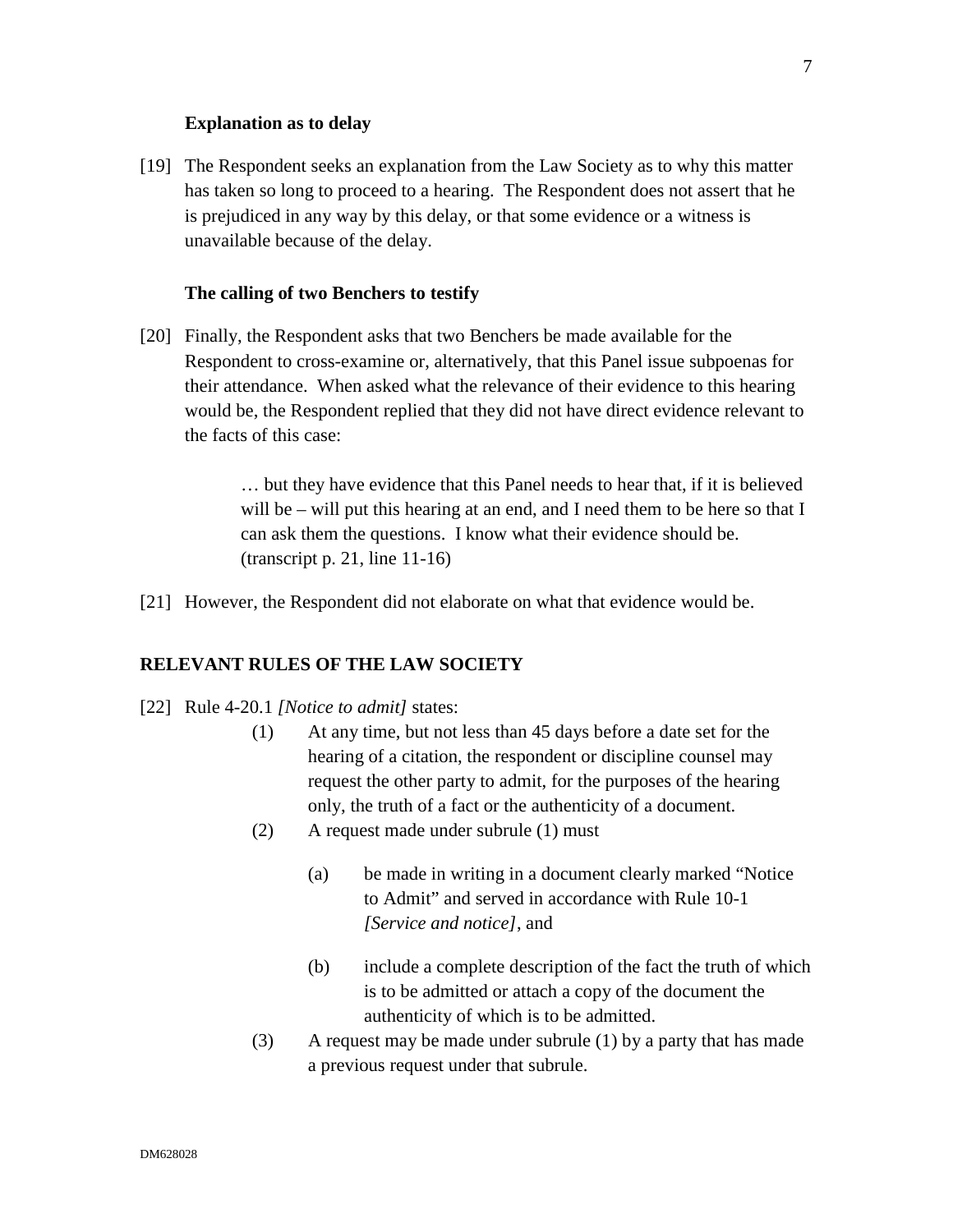- (4) A respondent or discipline counsel who receives a request made under subrule (1) must respond within 21 days by serving a response on the other party in accordance with Rule 10-1 *[Service and notice]*.
- (5) The time for response under subrule (4) may be extended by agreement of the parties or by an order under Rule 4-26.1 *[Preliminary questions]* or 4-27 *[Pre-hearing conference]*.
- (6) A response under subrule (4) must contain one of the following in respect of each fact described in the request and each document attached to the request:
	- (a) an admission of the truth of the fact or the authenticity of the document attached to the request;
	- (b) a statement that the party making the response does not admit the truth of the fact or the authenticity of the document, along with the reasons for not doing so.
- (7) If a party who has been served with a request does not respond in accordance with this Rule, the party is deemed, for the purposes of the hearing only, to admit the truth of the fact described in the request or the authenticity of the document attached to the request.
- (8) If a party does not admit the truth of a fact or the authenticity of a document under this Rule, and the truth of the fact or authenticity of the document is proven in the hearing, the panel may consider the refusal when exercising its discretion respecting costs under Rule 5-9 *[Costs of hearings]*.
- (9) A party who has admitted or is deemed to have admitted the truth of a fact or the authenticity of a document under this Rule may withdraw the admission with the consent of the other party or with leave granted on an application
	- (a) before the hearing has begun, under Rule 4-26.1 *[Preliminary questions]* or 4-27 *[Pre-hearing conference]*, or
	- (b) after the hearing has begun, to the hearing panel.
- [23] Rule 4-25 *[Demand for disclosure of evidence]* states:

…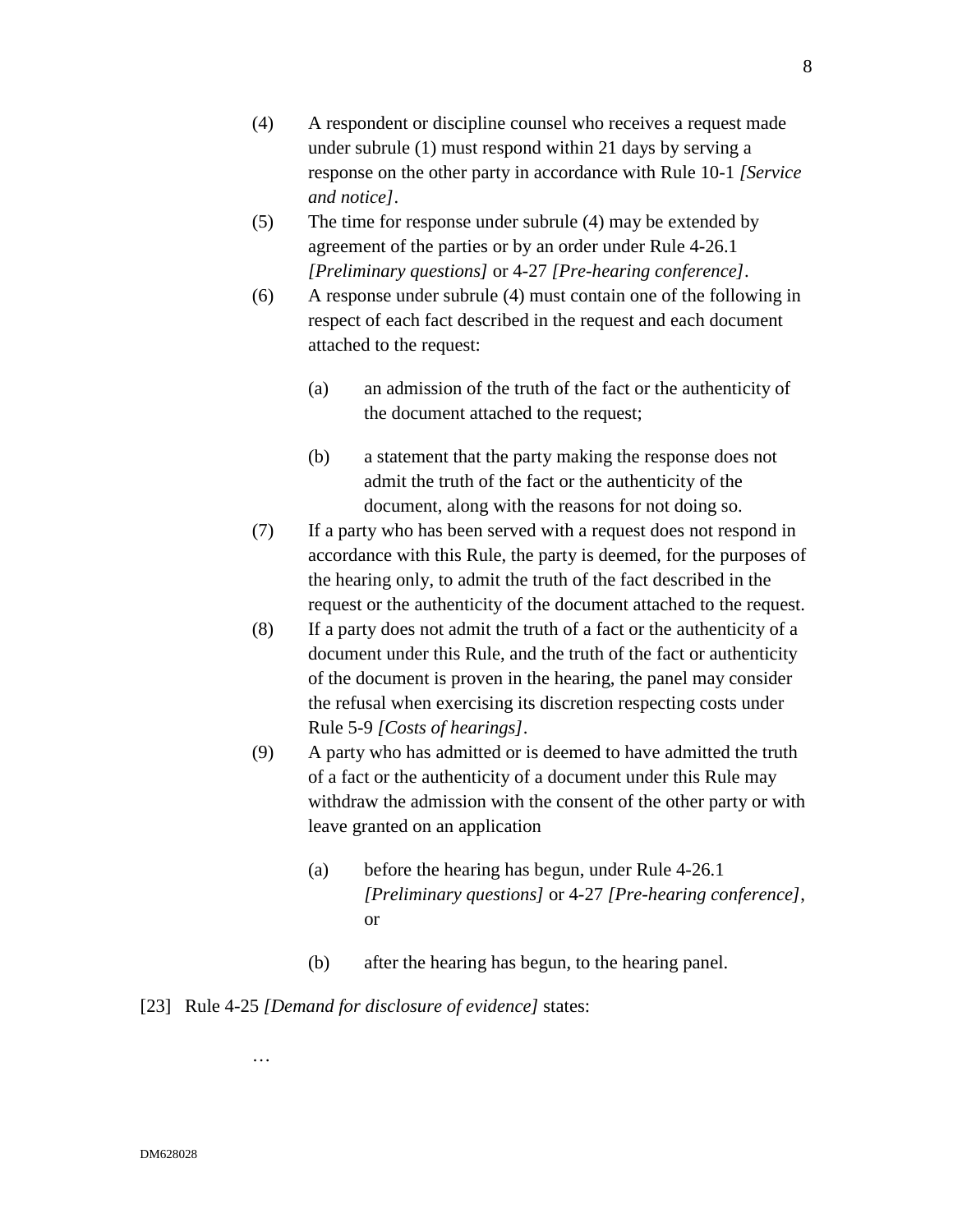- (2) At any time after a citation has been issued and before the hearing begins, a respondent may demand in writing that discipline counsel disclose the evidence that the Society intends to introduce at the hearing.
- (3) On receipt of a demand for disclosure under subrule (2), discipline counsel must provide the following to the respondent by a reasonable time before the beginning of the hearing:
	- (a) a copy of every document that the Society intends to tender in evidence;
	- (b) a copy of any statement made by a person whom the Society intends to call as a witness;
	- (c) if documents provided under paragraphs (a) and (b) do not provide enough information, a summary of the evidence that the Society intends to introduce;
	- (d) a summary of any other relevant evidence in discipline counsel's possession or in a Society file available to discipline counsel, whether or not counsel intends to introduce that evidence at the hearing.

## [24] Rule 4-26 *[Application for details of the circumstances]* states:

- (1) Before a hearing begins, the respondent may apply for disclosure of the details of the circumstances of misconduct alleged in a citation by delivering to the Executive Director and discipline counsel written notice setting out the substance of the application and the grounds for it.
- (2) The Executive Director must promptly notify the President of an application under subrule (1).
- (3) If the President is satisfied that an allegation in the citation does not contain enough detail of the circumstances of the alleged misconduct to give the respondent reasonable information about the act or omission to be proved, and to identify the transaction referred to, the President must order discipline counsel to disclose further details of the circumstances.
- (4) Details of the circumstances disclosed under subrule (3) must be
	- (a) in writing, and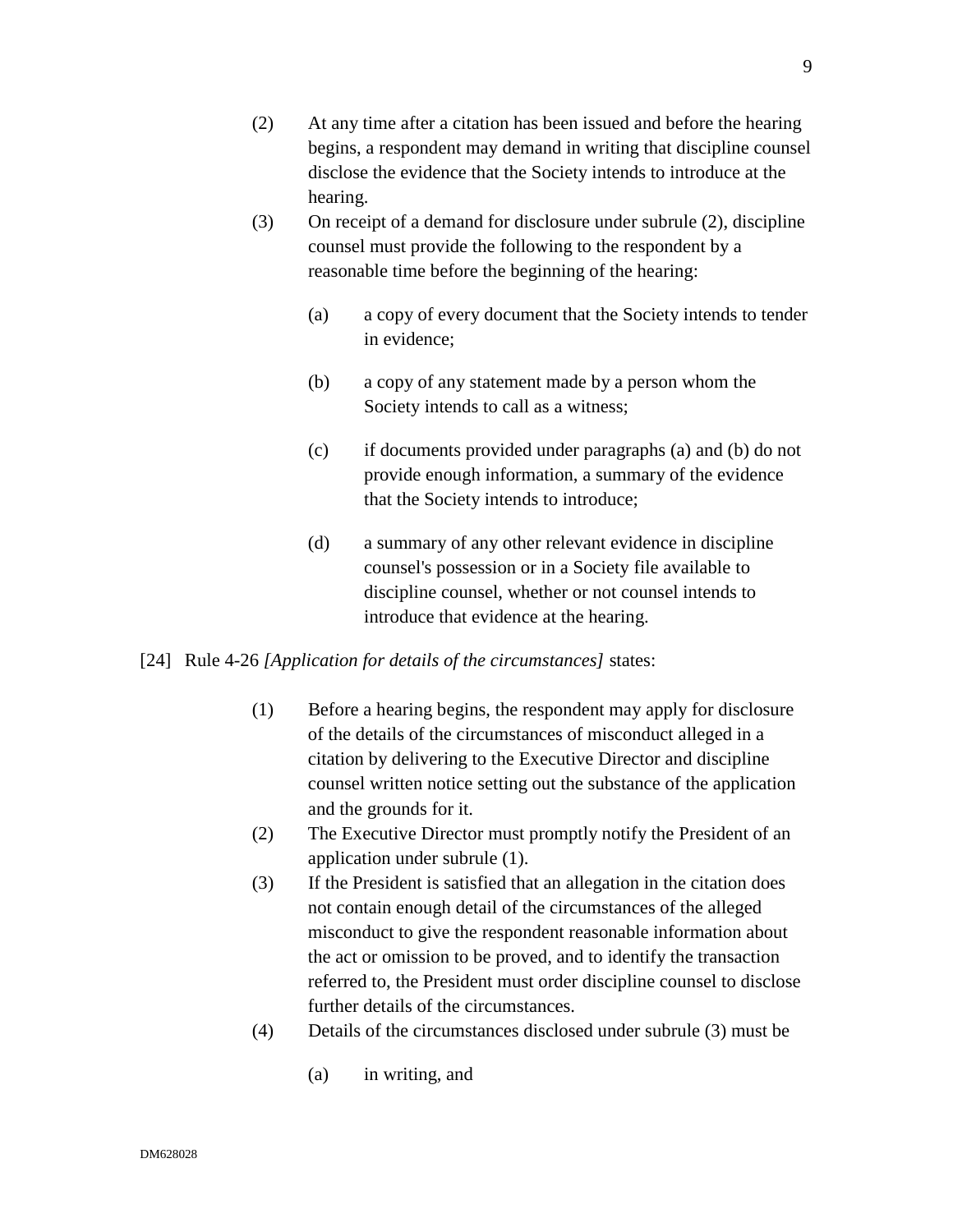- (5) The President may
	- (a) designate another Bencher to make a determination under subrule (3), or
	- (b) refer the application to a prehearing conference.
- [25] Rule 5-5 *[Procedure]* states, in part:
	- (1) Subject to the Act and these Rules, the panel may determine the practice and procedure to be followed at a hearing.
	- …
	- (3) The applicant, respondent or counsel for the Society may call witnesses to testify.

# **LAW SOCIETY RESPONSE**

- [26] Law Society counsel opposes the application for an adjournment and the other requests, such as the request for further disclosure or the calling of the two Benchers as witnesses. The basis for the Law Society's position is:
	- (a) The Respondent has not made reasonable efforts to avoid an adjournment;
	- (b) The Respondent's application materials disclose no proper basis for an adjournment; and
	- (c) An adjournment on the facts of this case is contrary to the public interest in commencing hearings in a timely way.
- [27] The Law Society asserts that the Respondent has been provided full disclosure of all that is relevant to the citation before this Panel. The evidence shows that the Respondent received this disclosure by courier eight months before the commencement of this hearing, on November 6, 2013. The Law Society says that the Respondent's requests are neither timely nor relevant and that there is no adequate explanation by the Respondent for this delay in seeking further disclosure.
- [28] With respect to the Notice to Admit, the Respondent has not made an application to withdraw any of the deemed admissions.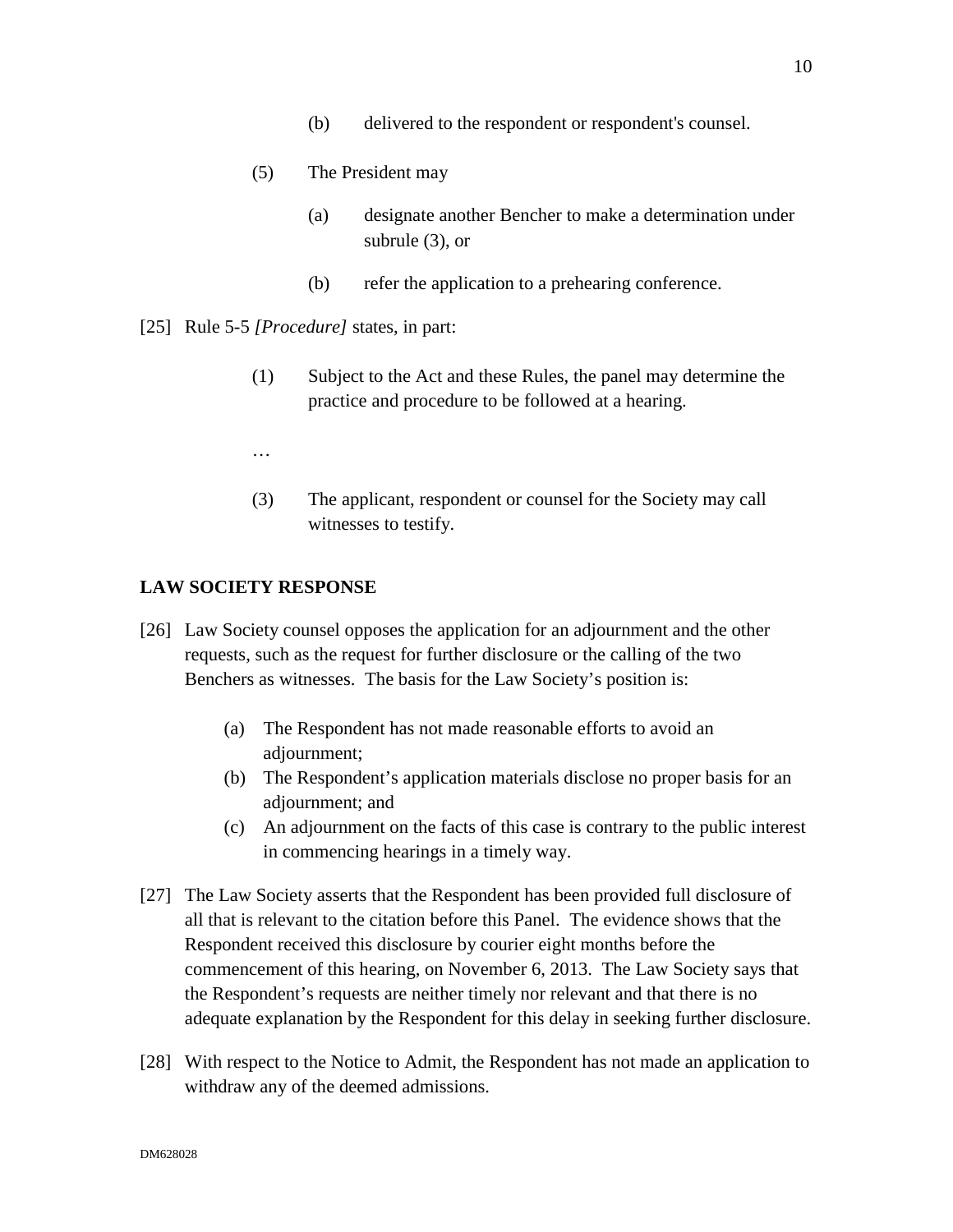- [29] With respect to the allegation of delay, the Law Society asserts that "the time it has taken to commence the hearing of this matter is not unreasonable given the nature of the allegations." Other than the passage of time "the Respondent has not shown any prejudice to his ability to make full answer and defence."
- [30] With respect to the application to have Messrs. Walker and Kuiack called to testify before this Panel, the Law Society points out that Mr. Kuiack was a member of the Discipline Committee that authorized the citation that is before this Panel, and any information he has is privileged and inadmissible. Further, evidence related to prior conduct reviews is not relevant or admissible at this stage of the hearing.
- [31] In sum, the Law Society describes the Respondent's application as nothing more than a "fishing expedition" and that he sat and "lay in the weeds" to make this application on the morning of this hearing.

# **ANALYSIS**

[32] The Panel is mindful of the need to proceed with and ensure a fair hearing. What is a fair hearing will depend on the circumstances of the given case and the various factors that may be at issue. See *Howatt v. College of Physicians and Surgeons of Ontario*, [2003] OJ No. 138, at paragraph 31:

> There is no doubt that the right to an adjournment before an administrative tribunal, including a disciplinary body, is not an absolute right. In each case, whether or not the adjournment should be granted must be considered in the light of the circumstances, having regard to the right of the applicant to a fair hearing weighed against the obvious desirability of a speedy and expeditious hearing into charges of professional misconduct. When balancing these two factors, the right of the applicant to a fair hearing must be the paramount consideration.

- [33] The various factors to consider in determining if an adjournment is appropriate are found in Macaulay & Sprague*, Practice and Procedure Before Administrative Tribunals* (Toronto: Thomson Carswell, 2004), at p. 12-148.41 to 12-148.42:
	- (a) the purpose for the adjournment …;
	- (b) has the participant seeking the adjournment acted in good faith and reasonably in attempting to avoid the necessity of an adjournment;
	- (c) the position of the other participants and the reasonableness of their actions;
	- (d) the seriousness of the harm resulting if the adjournment is not granted;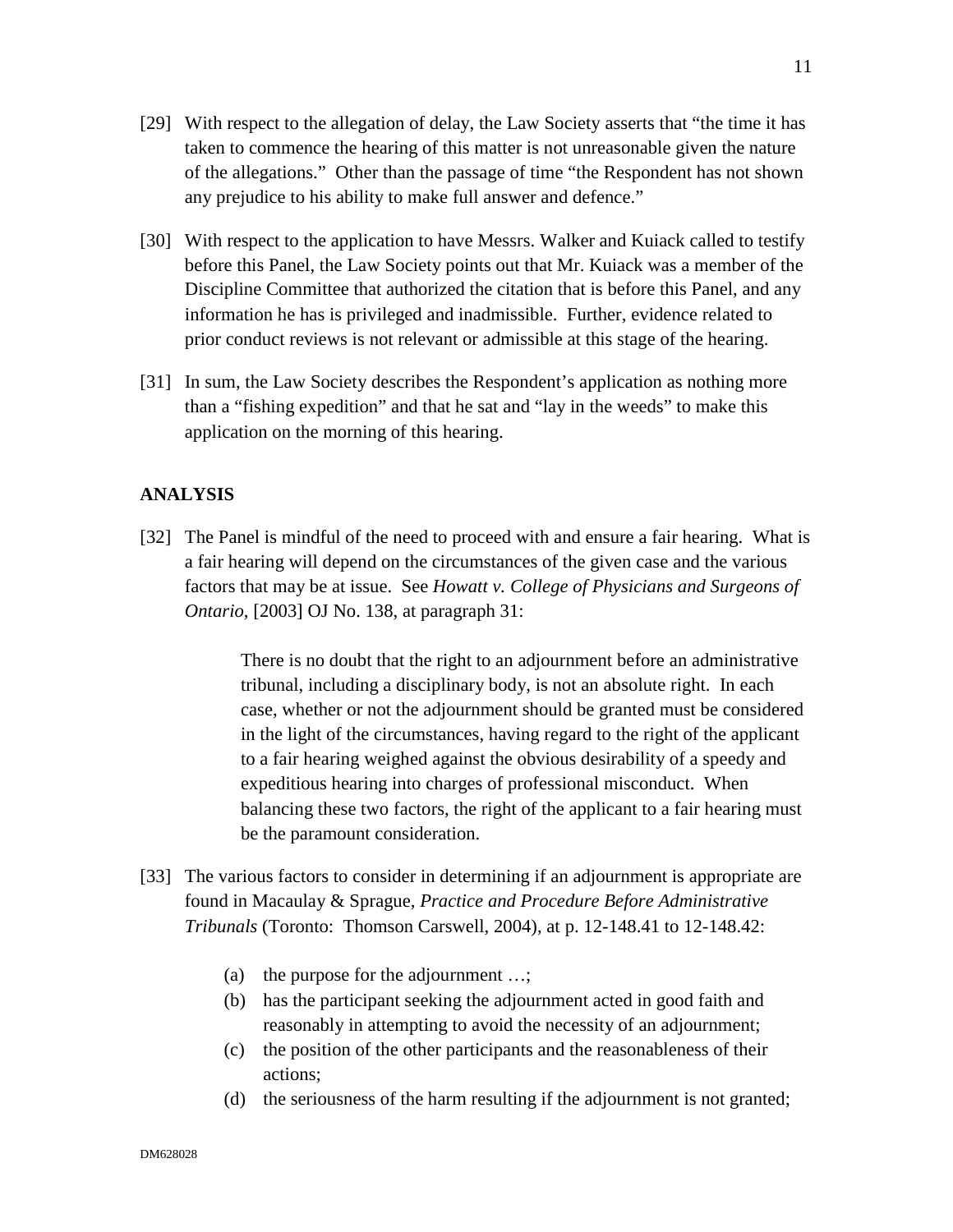- (e) the seriousness of the harm resulting if the adjournment is granted …;
- (f) is there any way to compensate for any harm identified;
- (g) how many adjournments has the participant seeking the adjournment been granted in the past;
- …
- [34] Applying the above factors to this case, this Panel finds that the only factor in the Respondent's favour is that he has not sought any prior adjournments. All other factors are not favourable to his application.
- [35] Even the stated purpose of the application for an adjournment to seek further disclosure — rings hollow with this Panel. The Respondent never suggested that:
	- (a) he does not know the case he has to meet, or
	- (b) crucial evidence is unavailable to him, or
	- (c) a crucial witness is unavailable to him, or
	- (d) his ability to defend himself is impaired or prejudiced.
- [36] The Respondent has provided no evidence to show that any of the additional disclosure sought is relevant to this case. Indeed, the Respondent has not satisfied this Panel that some of the additional disclosure sought, such as the special committee, even exists. At this late stage we cannot simply accept the Respondent's word that the additional disclosure is relevant because he says so. More than hearsay evidence is required.
- [37] When questioned by this Panel as to his failure to respond to the June 18, 2014 letter and email from Law Society counsel about the Notice to Admit and why he did not immediately make an application to adjourn this hearing or set aside the Notice to Admit, the Respondent explained that "it was too late … I had missed the deadline," and "I was dealing with these other issues that resulted from my suspension." (transcript p. 55, lines 10 - 18). The Respondent also stated, on at least two occasions, that he was on a "golf weekend" around this time (transcript p. 26, line 7; p. 56 lines 1-2).
- [38] The Respondent may prioritize his life as he wishes, but this Panel has difficulty understanding how his participation in a golf weekend in the face of an impending Law Society hearing assists the Respondent in this adjournment application. If, as the Respondent said, he opened the disclosure material a week before the hearing, why did he not immediately contact the Law Society about seeking an adjournment? A chambers Bencher could have been assigned to deal with this application in advance of this hearing. The Respondent advised in his submissions he has recently been through another discipline hearing, he therefore knows full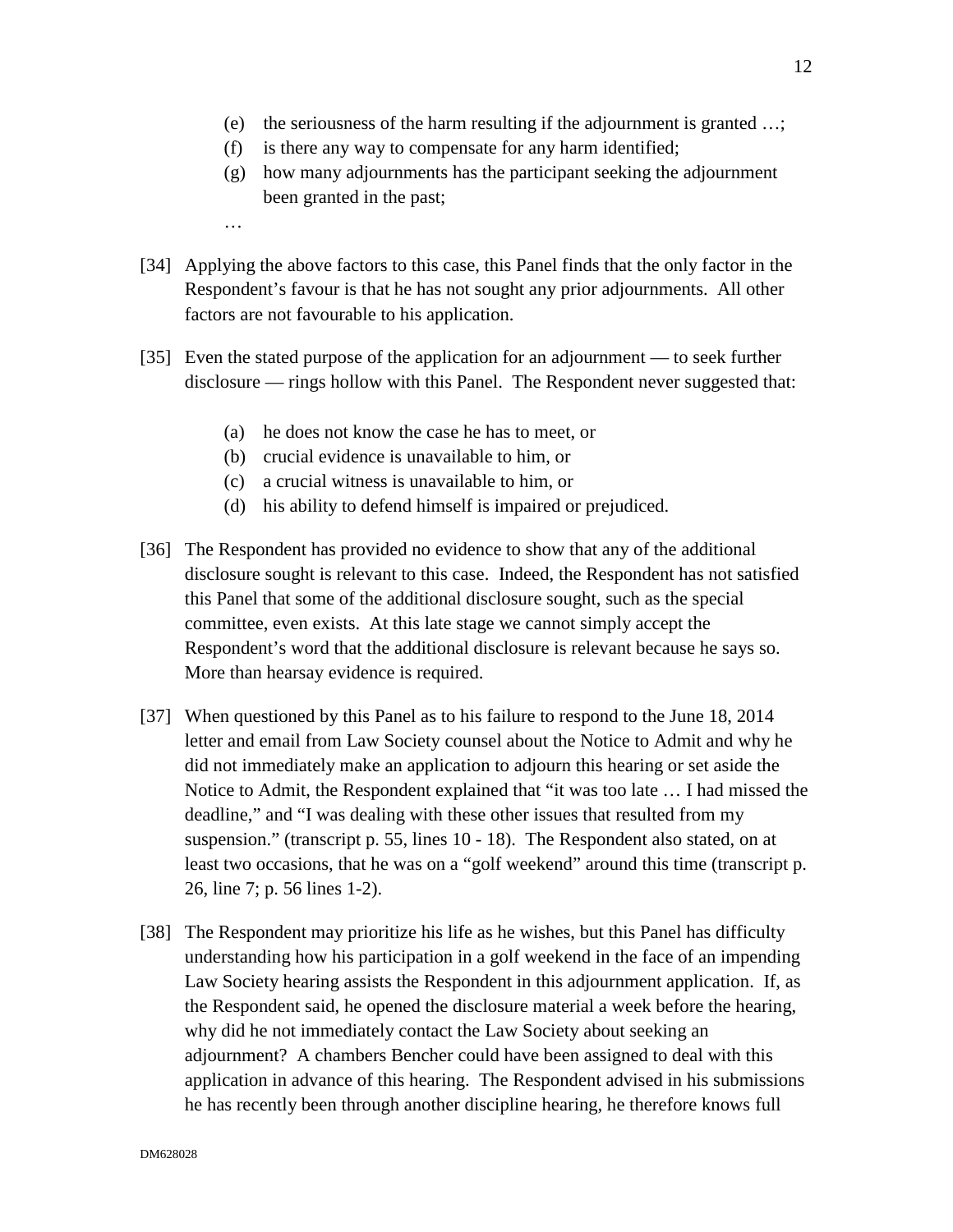well the commitments and time required of all the participants in a discipline hearing, and he showed complete disregard for this. By failing to at least attempt to seek an adjournment immediately after receiving the letter from the Law Society on June 18, 2014, the Respondent did not act in good faith or reasonably in attempting to avoid the necessity of a last minute adjournment application.

- [39] That the Respondent is willing to accept the blame for the ensuing delay if this matter is adjourned is almost meaningless given his actions prior to the start of this hearing. It is this Panel's view that to allow an adjournment on the basis requested by the Respondent would do more harm to the administration of justice than to not allow the adjournment.
- [40] Law Society counsel provided a case that has some parallels to the case at hand: *Law Society of Upper Canada v. Abrahams*, 2014 ONLSTH 64. In *Abrahams*, a lawyer appearing before a discipline panel sought a last minute adjournment of the hearing and the setting aside of admissions deemed to have been made in a process similar to the Notice to Admit in this jurisdiction. Three paragraphs are pertinent here:
	- [22] I recognize that, in a case like this, the proceeding may have a significant impact on the licensee and this is an important factor. Given the nature of the allegations, he may lose his licence to practise law.
	- [23] At the same time, there are other important values that must be considered. The public protection mandate of the Tribunal requires that the administration of justice move forward in a timely and expeditious manner. This is true even though the licensee is not practising law; the public, the profession and complainants expect that matters before the Law Society Tribunal will be dealt with in a timely way.
	- [24] Minimizing adjournments is also important to effective administration of the Tribunal. All adjudicators at the Law Society Tribunal, other than the Chair, are part-time. When a hearing is scheduled, they set aside time and prepare for the hearing when materials are filed in advance. When a hearing is adjourned at the last minute, their time often cannot be used for other matters and a new panel must be found for another date.
- [41] With respect to the Respondent's application to set aside the Notice to Admit, we note that the Respondent has not specified which facts in the Notice to Admit he takes issue with or the evidence he would call to refute or qualify them. The purpose of the Notice to Admit is clear: to save time and make the hearing process